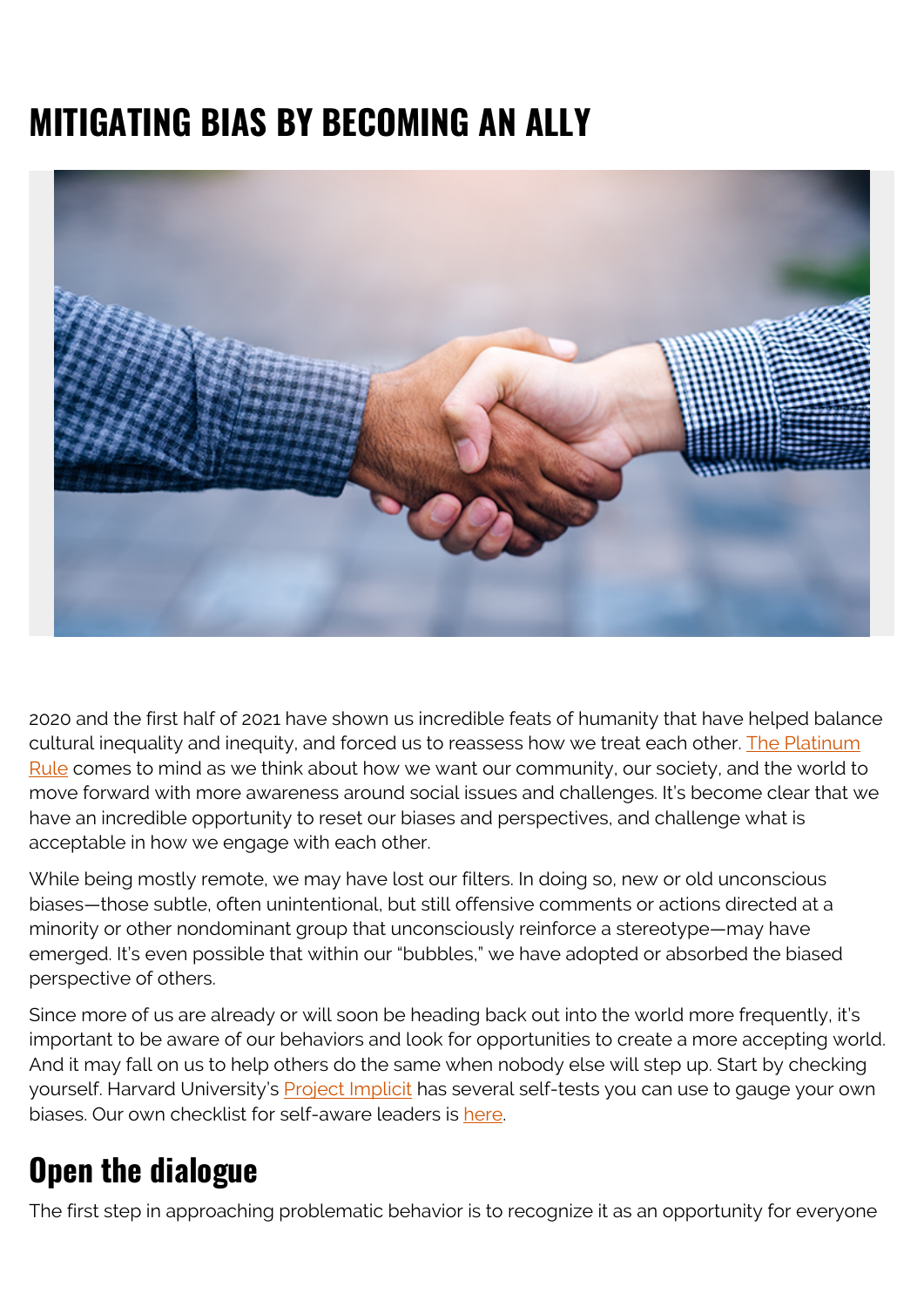to learn. You don't want to lead with anger or respond to aggression with aggression. That's pouring gasoline on a fire. It's also important to level set whether the aggression is genuine ignorance, an unintended gaffe, or willful baiting that's an overt attempt to trigger a response.

By opening a dialogue and following up someone's demonstrative bias with interactions that facilitate cognitive thinking, both parties can help overcome that unconscious bias in the moment, at the point of impact—without attacking the person. Start from a place of understanding that unconscious bias is a **human condition** and, much like software, we are updating our knowledge all the time.

Examples of questions to help with the discussion include:

- "What made you say that?"
- "Can you tell me the website/news source you heard that from?"
- "Can you explain what you meant, because I'm not sure I got it?"

#### **Be an ally**

In our **blog** on Pride month, we talked about allyship, but allyship goes beyond one group. It's about using your power and privilege to be an ally to people in historically untapped and excluded groups by taking on their struggles as your own; educating yourself about what you don't know; amplifying inequalities; and fostering opportunities for change.

There are many online resources available to help you get started, including the [Creative Equity](https://creativeequitytoolkit.org/topic/anti-racism/be-an-ally/) [Toolkit,](https://creativeequitytoolkit.org/topic/anti-racism/be-an-ally/) the [Guide to Allyship,](https://guidetoallyship.com/) PFLAG's [allyship guide,](https://pflag.org/sites/default/files/2020-Straight%20Ally%20Guide%20Revised.pdf) and even consumer brands [Ben & Jerry's](https://www.benjerry.com/whats-new/2016/be-an-ally) and [General Mills](https://www.generalmills.com/) have some helpful tips. At BMC, we have created an Allyship Toolkit of resources to help our employees recognize and address bias. I've also assembled a YouTube playlist of helpful allyship and leadership video resources [here.](https://www.youtube.com/playlist?list=PLGTSjGSxXaOnLZdhfxgKq9ViymxI-fvnR)

If you'd like to do a deeper dive on the foundational concept of allyship, Dr. Cathy Royal is a must read. You can find content on her Quadrant Behavior Theory [here,](https://scholar.google.com/scholar?hl=en&as_sdt=0%2C44&q=%22quadrant+behavior+theory%22&btnG=) and a recent conversation with her on the subject is [here](https://www.youtube.com/watch?v=6YXkYjOjLRU)**.**

#### **Foster an inclusive environment**

Diversity is a fact and inclusivity is an act. While many organizations have worked to correct their hiring, retention, and paths to promotion, inequalities still exist, and creating an inclusive workforce is an ongoing process, as we discussed [here](https://blogs.bmc.com/blogs/inclusion-is-better-for-business/).

Building and maintaining inclusive environments can help correct and eliminate unconscious biases, but it can also stoke the fires of those who refuse to accept that diversity. If your organization needs help, try [CulturePop](https://culturepop.com/), a self-paced, micro-learning app that encourages cross-cultural curiosity. Our BMC employees have started using it within their teams to help expand their cultural awareness. And [this](https://s7280.pcdn.co/wp-content/uploads/2021/02/Checklist-for-inclusive-meetings.pdf) is a handy checklist on fostering more diverse and inclusive engagements every time you host a virtual meeting.

# **Turn to the experts**

In a previous blog, we talked about [micro-aggressions](https://blogs.bmc.com/blogs/2021-remote-work-considerations/) in the workplace that pile up and take their toll. Maybe you're on the receiving end of that, maybe you've witnessed it—or maybe you're guilty of